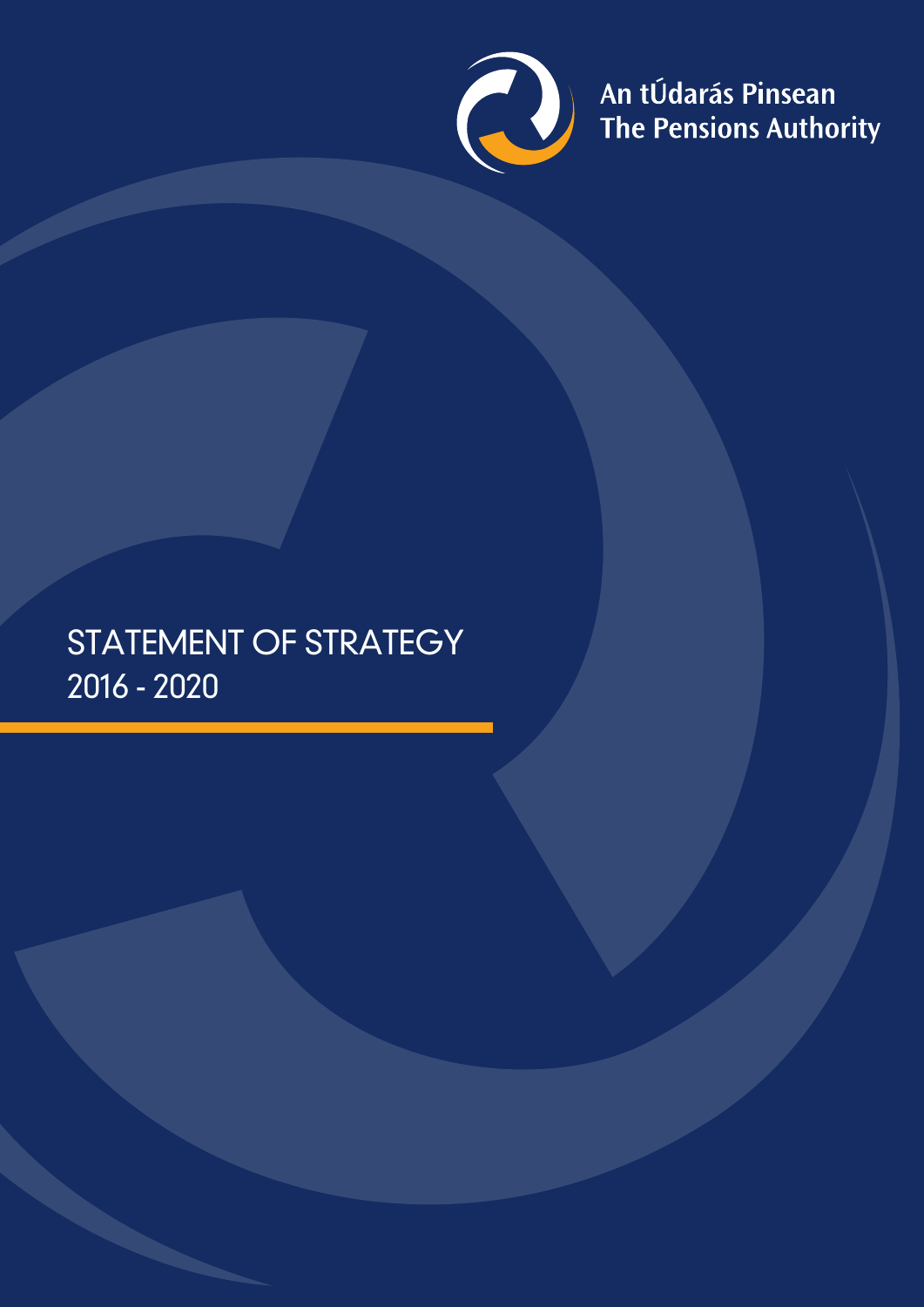# INTRODUCTION

The Pensions Authority's Statement of Strategy 2016 – 2020 sets out our vision, mission, values and the strategic objectives and high level strategies that will underpin our work programme for the next 5 years. We will review the strategy at mid-term to assess whether the current statement of strategy continues to be appropriate to guide the Authority's activities or whether the environmental and operational context has altered to such an extent that a new or revised strategy is required\*.

The statement of strategy is divided into three main sections and an appendix.

### **Section 1 - Vision, mission and values of the Pensions Authority**

Our vision is our long term ambition for pensions. Our mission reflects our primary purpose which is to regulate and ensure compliance with the Pensions Act, but it also captures other important roles: providing guidance and support on how to be compliant; providing understandable and relevant information to the public including addressing queries and providing the Department of Social Protection with technical support and advice in relation to pensions and pensions policy research.

### **Section 2 - The operating context**

A considerable level of analysis of the external and regulatory environment in which the Pensions Authority operates and potential changes during the term of this strategy has informed its preparation. Internal factors (organisational skills, capacities, internal communications and culture) have also been taken into account in framing this strategy and in identifying realistic strategic objectives which we believe can be met.

#### **Section 3 - Strategic objectives and enablers**

This section sets out what added value we will deliver and what impact we will make to progressing our vision and achieving our mission during the term of this strategy. We have included some high level performance indicators and outcomes which will be used to identify and measure progress in each area of activity.

The statement of strategy sets out our priorities and where we will deploy our resources. Our annual business planning process, annual output statements and Key Performance Indicators (KPIs) will be aligned to this statement of strategy.

### **Appendix: Risk priorities**

The Authority's hierarchy of risk priorities are set out in the appendix.

\* The Authority considered the strategy in Q3 2018 and again in Q2 2019. A full strategic review will be undertaken in 2020.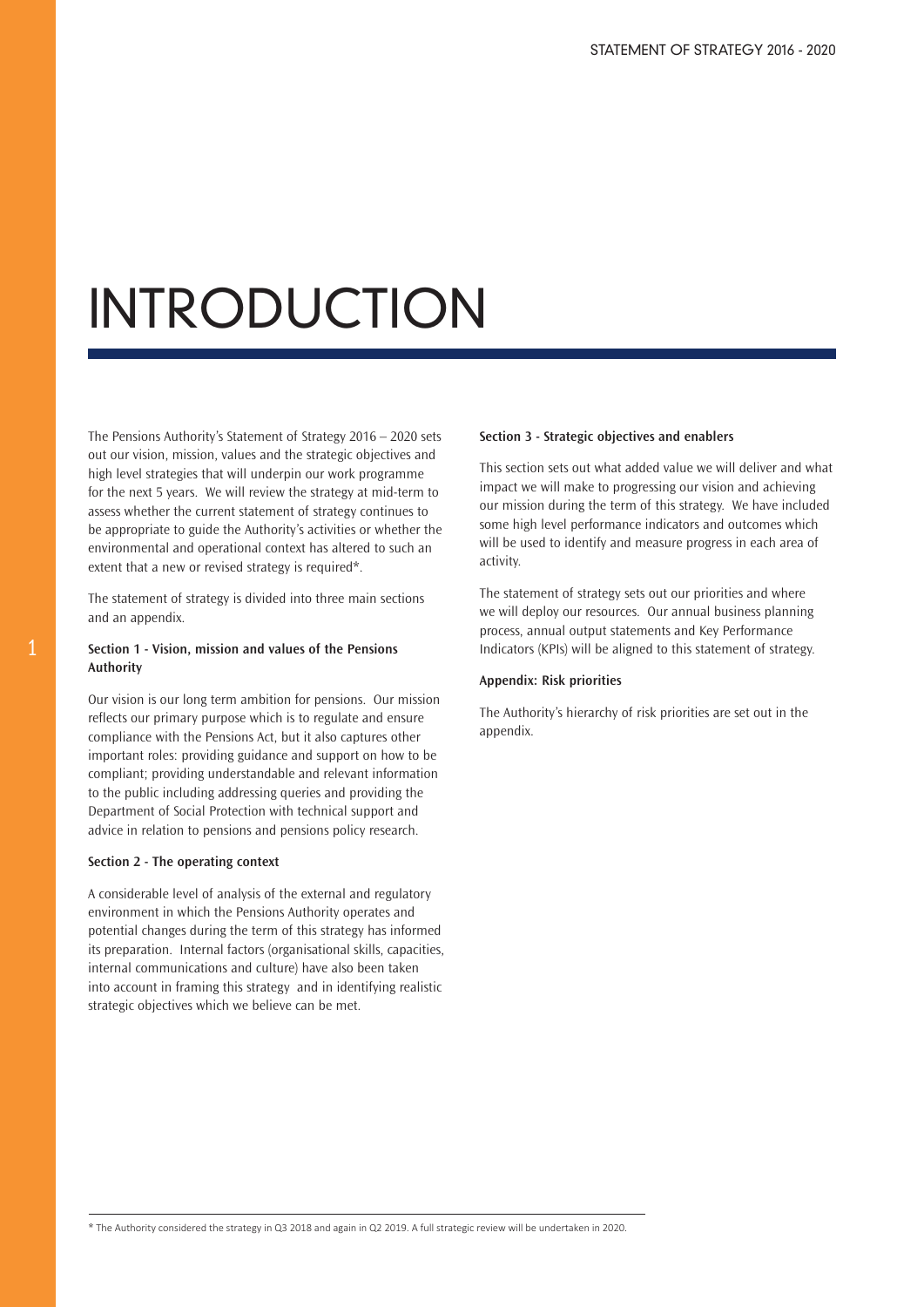# SECTION 1 - VISION, MISSION AND VALUES OF THE PENSIONS AUTHORITY

### **Our vision**

A pensions landscape where pensions savings are secure, wellmanaged and understandable and which encourages pensions savings.

### **Our mission**

The Pensions Authority's mission is to:

- 1. Foster public confidence in pensions by regulating pension schemes and PRSAs effectively and efficiently.
- 2. Support pension scheme trustees and the public through providing guidance and information.
- 3. Provide expert advice to the Minister for Social Protection to help inform policy development.

### **Our values**

- Public interest
- Professionalism
- Integrity
- Effectiveness
- **Efficiency**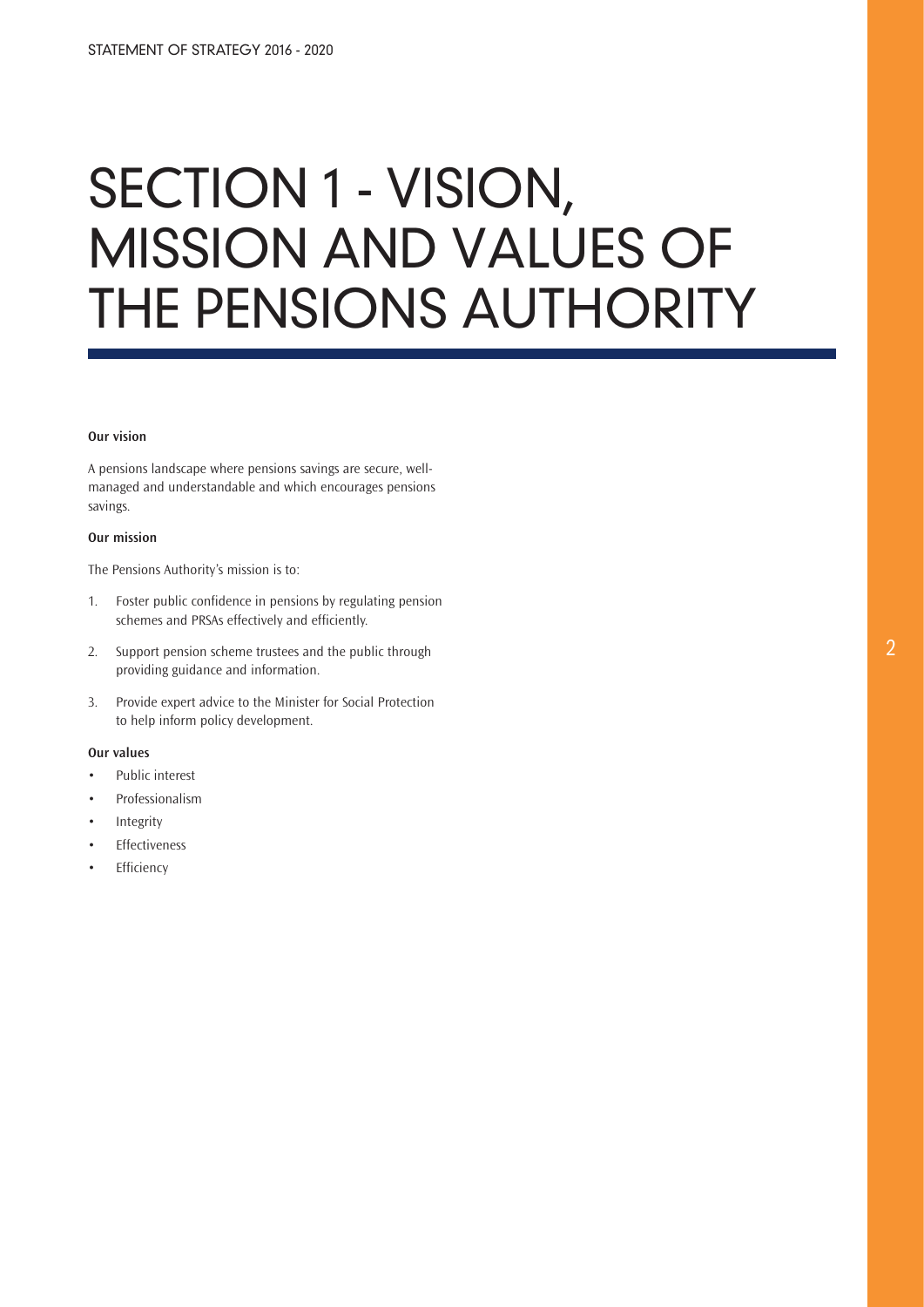# SECTION 2 - THE OPERATING CONTEXT

The key challenges and opportunities in our operating environment are:

### **Economic and fiscal context**

There has been a considerable improvement in public finances since we prepared our previous statement of strategy and unemployment, while still high, has reduced. However there is considerable uncertainty about international economic developments creating volatile investment markets and uncertain outcomes for those at or near retirement. Also interest rates remain low and this makes it more difficult for all savers to secure retirement income and creates particular challenges for Defined Benefit (DB) schemes that have not matched their pensioner liabilities with bonds.

#### **Demographic pressures and longevity**

An ageing population will put increasing pressures on the pensions system in the decades ahead. In particular, public pensions expenditure is expected to rise and workers who wish to maintain their standard of living in retirement will need to have supplementary pensions savings. It is important for pensions' savers to know that pension schemes and PRSAs, to which they are contributing, are being regulated in a proactive and visible manner.

### **The policy context**

In 2015 the Tánaiste and Minister for Social Protection set up a working group under the leadership of the Department of Social Protection (DSP) to prepare proposals for a universal retirement savings system for consideration by the Government. The creation of such a system would potentially be the most significant change to pension provision in Ireland for decades.

At the same time, the Tánaiste asked the Pensions Authority to bring forward proposals to reform and simplify the wider pensions landscape by making pension rules easier to understand and by removing duplications and anomalies in the current system. Schemes need to have greater capacity to provide consistently good value, good investment choices and high standards of communication to members. Reforms in this space will include developing proposals for the DSP on how

to restructure Defined Contribution (DC) schemes to reduce the number of schemes and increase efficiency and value for members and proposals on PRSAs, particularly in areas of charges and tax reliefs and transferability into PRSAs, as well as providing ongoing technical support to the DSP as required.

#### **Defined benefit pension provision**

Funded defined benefit provision is in effect a closed book and no new funded defined benefit schemes are being set up. However the liabilities of DB schemes total about €60 billion and therefore it is very important that the trustees adopt good financial management practices and have established processes to identify and mitigate risks.

#### **Compliance and regulation**

Those who are saving for retirement in pension schemes have increasing expectations both of the performance of those who have charge of their savings and of the Pensions Authority as a regulator. As a result, the compliance obligations on those involved in pensions will continue to grow. It is also possible that further obligations will be created as a result of developments in the EU.

The increasing complexity creates both a requirement and a demand for more guidance on how the regulatory obligations should be met and what is expected of those who are looking after the retirement savings of others.

### **Statutory remit**

The role of the Pensions Authority is to promote and support compliance with the Pensions Act and to swiftly address any non-compliance it comes across. It is not, however, responsible for running pension schemes and PRSAs; the responsibility for managing pension schemes and PRSAs and for making decisions relevant to their operation and management rests with the trustees, the PRSA providers and employers. The Pensions Authority is responsible for ensuring those managing and providing services to pension schemes and PRSAs operate in compliance with the requirements of the Pensions Act.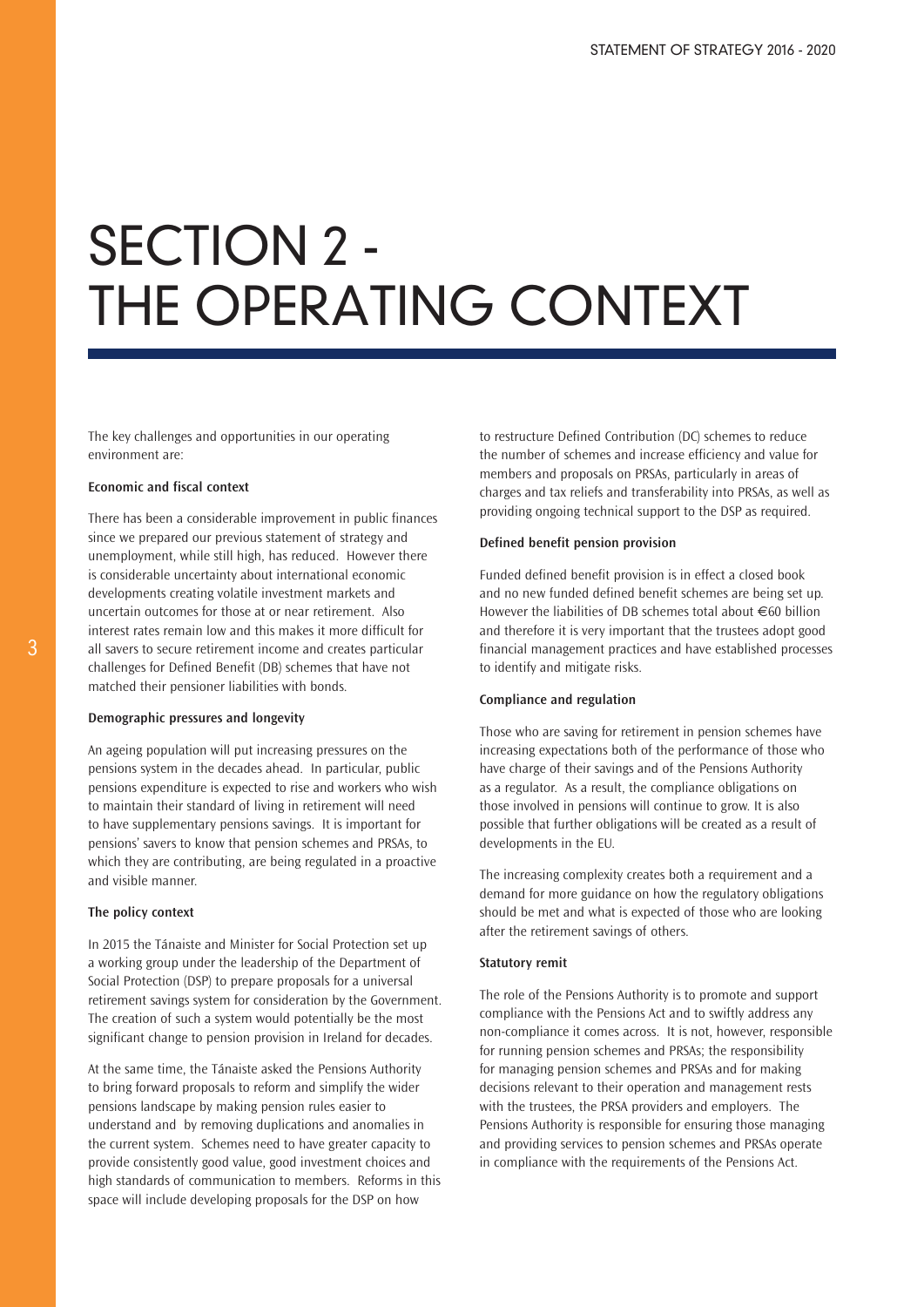# SECTION 3 - STRATEGIC OBJECTIVES AND ENABLERS

| <b>Strategic objectives</b>                                                                                                                                                                                                       | <b>Key outcomes</b>                                                                                                                                                                                                                       | <b>High-level strategies</b>                                                                                                                                                                                                                                                                                                                                                                                                                      | <b>High-level indicators</b>                                                                                                                                                                                                                                                                                                                            |
|-----------------------------------------------------------------------------------------------------------------------------------------------------------------------------------------------------------------------------------|-------------------------------------------------------------------------------------------------------------------------------------------------------------------------------------------------------------------------------------------|---------------------------------------------------------------------------------------------------------------------------------------------------------------------------------------------------------------------------------------------------------------------------------------------------------------------------------------------------------------------------------------------------------------------------------------------------|---------------------------------------------------------------------------------------------------------------------------------------------------------------------------------------------------------------------------------------------------------------------------------------------------------------------------------------------------------|
| 1. The Pensions<br>Authority will<br>monitor and supervise<br>occupational pension<br>schemes and PRSAs to<br>ensure they continue<br>to be or will be well<br>managed by competent<br>trustees, providers and<br>administrators. | • Well managed DB schemes<br>• Well run DC schemes<br>• Compliant PRSA operations<br>• Issues of non-compliance<br>will be addressed effectively/<br>dealt with in a proportionate<br>and consistent manner<br>• Improved member outcomes | • We will be proactive and visible in<br>encouraging and supporting compliance<br>and dealing with non-compliance<br>• We will regulate in accordance with<br>our hierarchy of risk priorities<br>• We will use data analysis to focus<br>our regulatory efforts<br>• We will use our knowledge from<br>oversight and regulatory data to<br>identify where information and<br>guidance would be most useful                                       | • Number of DB schemes<br>compliant with the funding<br>standard<br>• Monitoring results of proactive<br>regulatory scheme activity<br>• Number and seriousness<br>of issues uncovered by<br>scheme administration<br>reviews<br>• Issues uncovered as a result<br>of PRSA provider/PRSA<br>product inspections and desk<br>audits of actuarial reports |
| 2. Scheme trustees, the<br>pensions industry and<br>employers can rely on<br>the Pensions Authority<br>for guidance and<br>support on what the<br>Authority expects.                                                              | • Trustees and PRSA<br>providers and other relevant<br>stakeholders should have<br>a clear understanding of<br>what their obligations are<br>and what best practice is                                                                    | • We will produce and maintain model<br>documents for DB and DC schemes<br>• We will produce and maintain codes of<br>conduct and guidance on best practice<br>in relevant areas under our remit<br>• We will address issues of concern and<br>queries identified by stakeholders that<br>are within our statutory remit<br>• We will clearly articulate the Pensions<br>Authority position on compliance and<br>governance issues as they arise. | • Number of articles and<br>publications<br>• A set of up-to-date model<br>documents and guidance<br>covering all areas of<br>regulatory responsibilities                                                                                                                                                                                               |
| 3. The Pensions Authority<br>will be well known as<br>an accessible, relevant<br>and practical source<br>of information for the<br>public, members,<br>contributors and<br>beneficiaries                                          | • We will be well known<br>for those wishing to obtain<br>information on pensions<br>• Our information is relevant,<br>reliable and understandable                                                                                        | • We will continue to grow our profile<br>• We will have available high quality<br>and easily accessible information and<br>materials<br>• We will have a high quality enquiry<br>service                                                                                                                                                                                                                                                         | • Enquiry statistics<br>• Feedback from customers<br>• Customer survey every two<br>vears<br>• Website traffic                                                                                                                                                                                                                                          |
| 4. The Pensions Authority<br>will be a valuable<br>source of technical<br>pensions advice,<br>knowledge, information<br>and support to the DSP                                                                                    | • Pensions Authority<br>advice is acted upon                                                                                                                                                                                              | • We will develop a comprehensive,<br>detailed blueprint for a pensions<br>structure that delivers on our vision<br>and provide it to the DSP as a potential<br>basis to inform their policy deliberations<br>• We will conduct research and data<br>analysis to inform and aid the work<br>of the Universal Retirements Savings<br>Group                                                                                                         | • Satisfaction of DSP and<br><b>Minister</b><br>• Satisfaction of other<br>relevant Departments                                                                                                                                                                                                                                                         |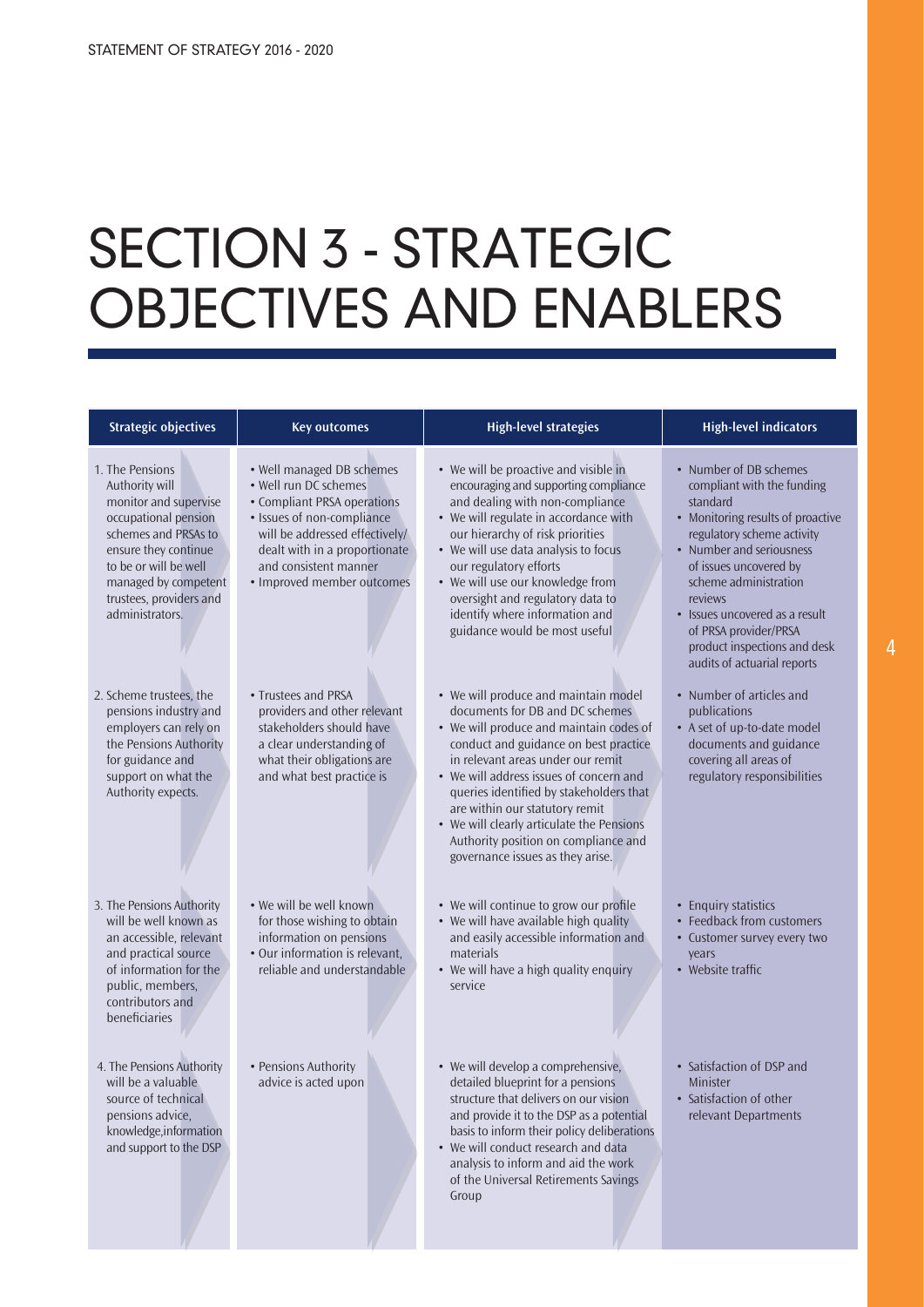| <b>Enablers</b>                                                | <b>Key outcomes</b>                                                                                                      | <b>High-level strategies</b>                                                                                                                                                                                                                                                                                                                                                                                                                                                                                                 | <b>High-level indicators</b>                                                                                                                                                                      |
|----------------------------------------------------------------|--------------------------------------------------------------------------------------------------------------------------|------------------------------------------------------------------------------------------------------------------------------------------------------------------------------------------------------------------------------------------------------------------------------------------------------------------------------------------------------------------------------------------------------------------------------------------------------------------------------------------------------------------------------|---------------------------------------------------------------------------------------------------------------------------------------------------------------------------------------------------|
| Enabler 1<br>Right people in right<br>place with right support | Strategic objectives successfully<br>met over the term of the<br>strategy                                                | • Update our workforce plan<br>• Motivate, develop and support our<br>people in up-skilling and ensure staff<br>build personal development plans<br>• Develop sourcing strategies to ensure<br>ready access to key skills and<br>knowledge<br>• Decide what work may be more<br>appropriate to resource externally<br>• Recognise good performance and<br>manage underperformance<br>• Seek to implement mobility and<br>secondment arrangements<br>• Maintain and continue to improve<br>communications and knowledge flows | • Priority reporting on our<br>business plans<br>• Consistency of setting targets<br>and management of<br>performance<br>• Improvements to business<br>processes etc achieved<br>through training |
| Enabler 2<br>Technology<br>and processes                       | Continue to deploy technology<br>and processes to improve<br>efficiency and effectiveness<br>in the use of our resources | • Develop our IT systems to streamline<br>and optimise their effectiveness across<br>the organisation<br>• Use data to inform evidenced- based<br>decision making and to assess<br>compliance<br>• Continue to refine business processes<br>to enhance regulation<br>• Ensure data management systems<br>can be used by staff for risk assessment<br>in order to improve effectiveness of<br>regulation and as a driver for<br>compliance                                                                                    | • Improved productivity                                                                                                                                                                           |
| Enabler 3<br>Good corporate<br>governance and controls         | Full compliance with code<br>of practice for state bodies                                                                | • Ensure integrated risk management,<br>strategic planning, business planning<br>systems and processes<br>• Maintain internal controls in line with<br>best practice<br>• Maintain compliance with all statutory<br>requirements                                                                                                                                                                                                                                                                                             | • Comptroller and Auditor<br><b>General audits</b><br>• Internal audit reports<br>• Risk register<br>• Finance controls<br>• End of year accounts                                                 |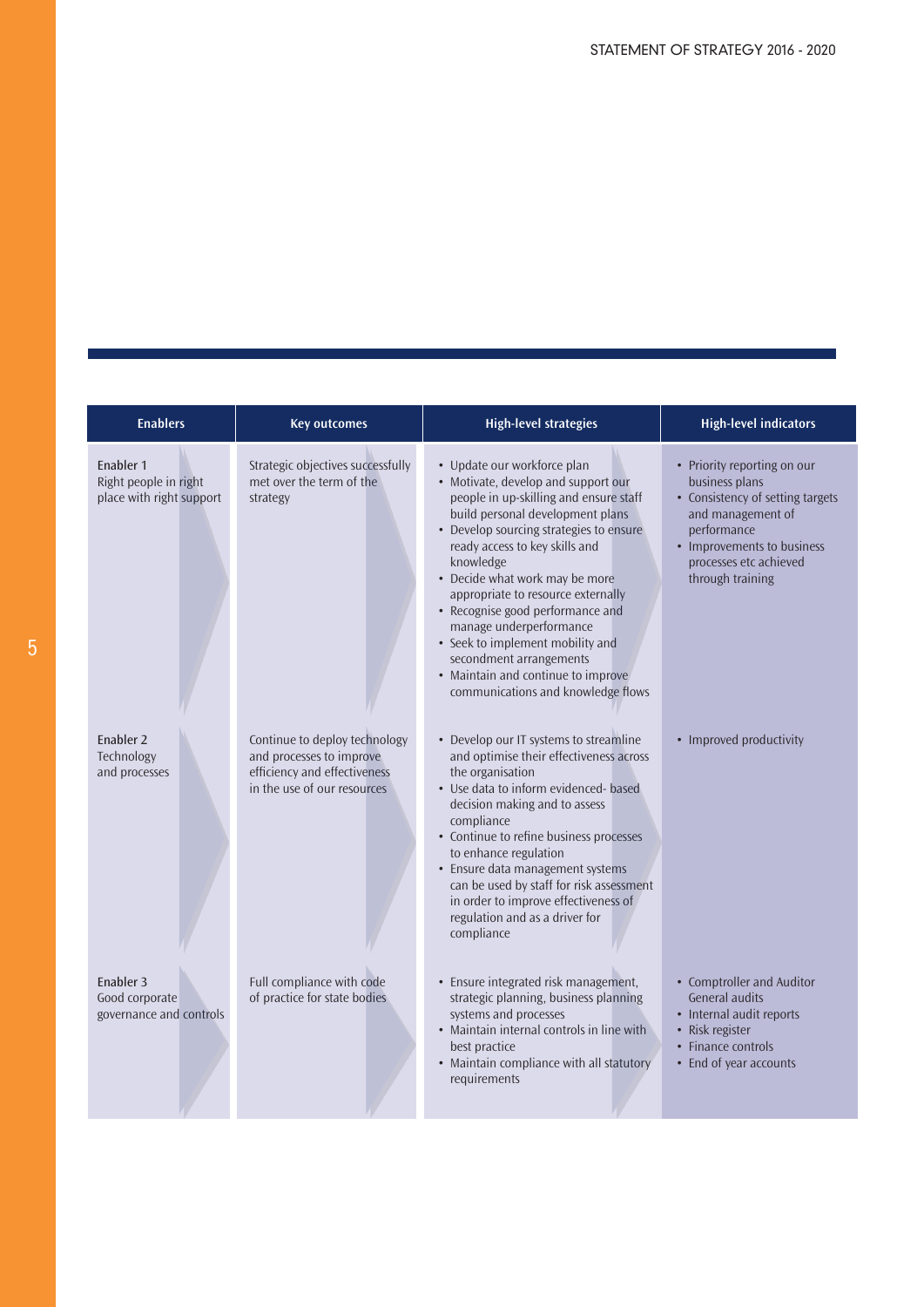# APPENDIX - RISK PRIORITIES

In order to ensure that its regulatory practices are efficient and that activities are directed to the most important and effective means, the Authority adopts a supervisory approach based on a hierarchy of risk priorities:

|                                  | <b>1st priority:</b> misappropriation of pension<br>assets or contributions.                                      |
|----------------------------------|-------------------------------------------------------------------------------------------------------------------|
|                                  | <b>2nd priority:</b> lack of governance or maladministration<br>impacting on benefits/failure to pay benefits due |
| <b>3rd priority:</b> DB solvency |                                                                                                                   |
|                                  | 4th priority: failure to provide prescribed information<br>to members                                             |

**5th priority:** failure by regulated entities to submit accurate and timely data to the Authority

This order represents the seriousness of the risks, not the likelihood of their occurrence. These priorities will determine general Authority regulatory activity, but we will ensure that no area is overlooked. Because regulation depends on Authority access to reliable information, we will especially target failure to provide the Authority with information required under the Pensions Act, including whistleblowing obligations.